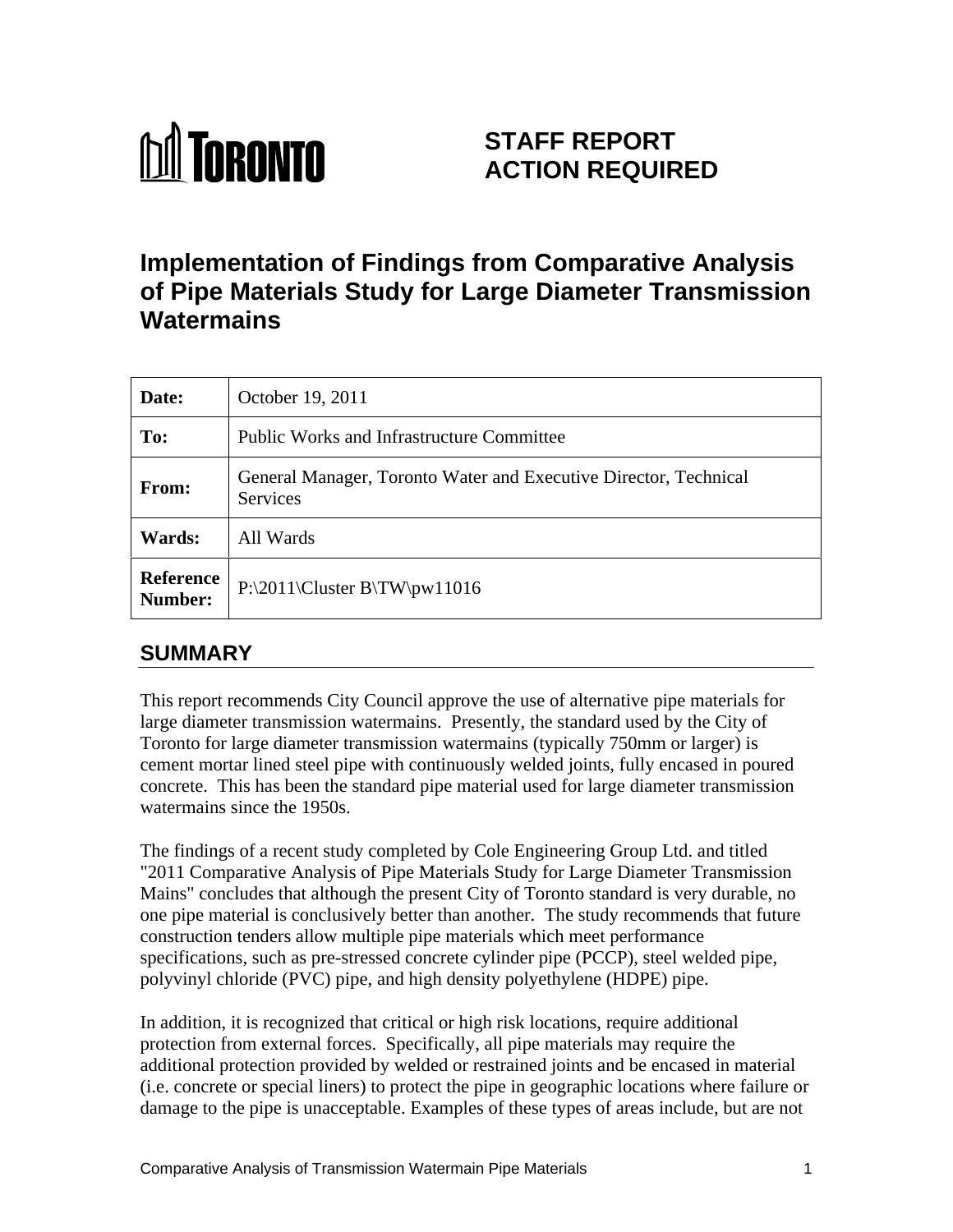limited to, locations close to critical infrastructure and other major utilities; significant institutional and commercial neighbourhoods; poor local ground conditions; watercourse and protected areas; and areas without redundancy in the water supply network.

In summary, this report proposes a broader group of pipe materials to be allowed for large diameter transmission watermains, provided they can meet the designed performance standard required in that specific situation, and in locations that are considered high risk or operationally critical, that a standard be developed to provide a higher level of protection to the pipe in those locations thus ensuring safe operations and security of water supply. This approach promotes competition and realizes potential capital cost and construction time savings while ensuring the system performance needs are met.

## **RECOMMENDATIONS**

#### **The General Manager of Toronto Water and the Executive Director of Technical Services recommend that:**

- 1. City Council approve the use of alternative pipe materials for large diameter transmission watermains including (i) pre-stressed concrete cylinder pipe (PCCP); (ii) polyvinyl chloride (PVC); (iii) high density polyethylene (HDPE); (iv) steel; and (v) continuously welded steel pipe with a mortar lining, all designed in accordance with American Water Works Association (AWWA) standards.
- 2. Should recommendation 1 be adopted, City Council direct staff to:
	- a. develop and implement a design standard requiring an additional level of protection to the above noted alternative pipe material in locations and areas of the City that are deemed high risk and where failure or damage is unacceptable; and
	- b. identify these high risk locations or areas requiring additional protection during the Environmental Assessment phase and/or the pre-design phase of any specific large diameter transmission watermain project.
- 3. City Council direct staff to fully implement the above recommendations, if approved, within 90 days of the passing of this report by Council and that this process be applied to all future large diameter transmission watermain projects within the City of Toronto.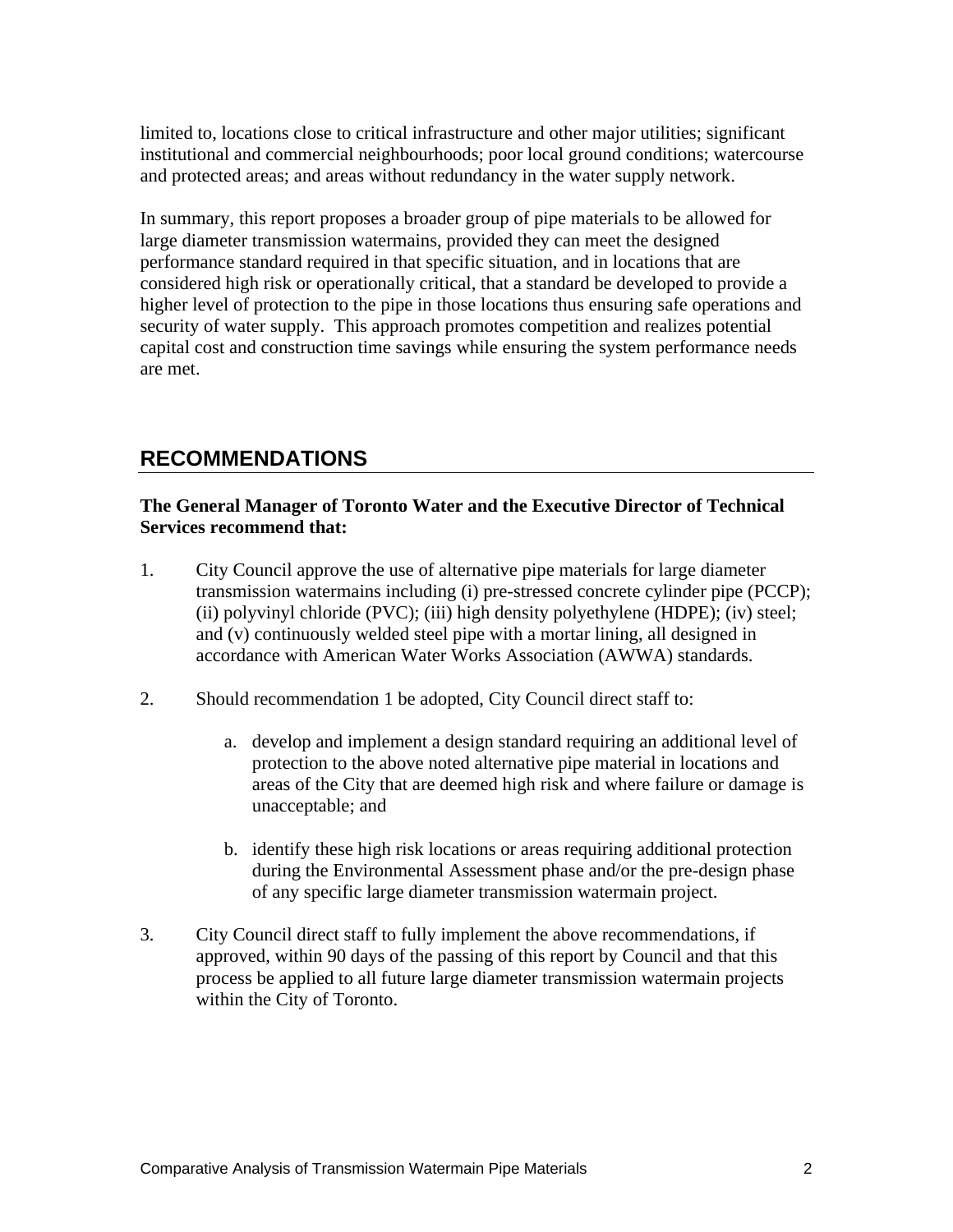#### **Financial Impact**

Approval of the recommendations in this report may achieve potential cost savings on large diameter transmission watermain projects with little or no reduction in the performance of these pipes, while at the same time limiting risk exposure to the City. This will be accomplished by allowing greater competition between several pipe material suppliers that can meet the City's desired performance standards all in an open and transparent bidding process.

It is estimated that the City could conservatively save 5% in the overall bid prices of large diameter transmission watermain projects by allowing greater competition. Bid prices for recent transmission main projects in Toronto range from \$10 million to \$20 million per kilometre, depending on the diameter size and complexity of the work location. Therefore, for a \$20 million per kilometre watermain that is 5km long, the net savings to

the City could be in the order of \$5 million.<br>The Deputy City Manager and Chief Financial Officer have reviewed this report and agree with the financial impact information.

#### **DECISION HISTORY**

By adoption of Clause No. 2 of the Works Committee Report No. 2 on February 22, 1977, Metropolitan Toronto Council approved the engagement of Chisholm, Fleming and Associates to undertake the design, general administration and preparation of an evaluation report relating to the construction of a 36 inch (900mm) watermain on McCowan Road from Passmore Avenue to 14<sup>th</sup> Avenue.

The evaluation concluded that using continuously welded steel pipe with cement mortar lining and concrete encasement was the preferred large diameter transmission watermain system for Metropolitan Toronto.

### **ISSUE BACKGROUND**

High pressure transmission watermains are a significant infrastructure investment. Bid prices for recent projects in Toronto range from \$10 million to \$20 million per kilometre, depending on the diameter size of the pipe and complexity of the work location.

Originally, dating back to the late 1800s, the water distribution and transmission systems in the City were constructed with cast iron pipes. By the 1940s, it was recognized that cast iron had several limitations as a pipe material for larger diameter (900mm or greater) sizes required to service the growing Metropolitan area. In the 1950s, the newly formed Metropolitan Toronto government investigated and developed a standard for large diameter transmission watermains which became known in the GTA and Southern Ontario as the "Metro Main". This standard remains today and is comprised of fabricated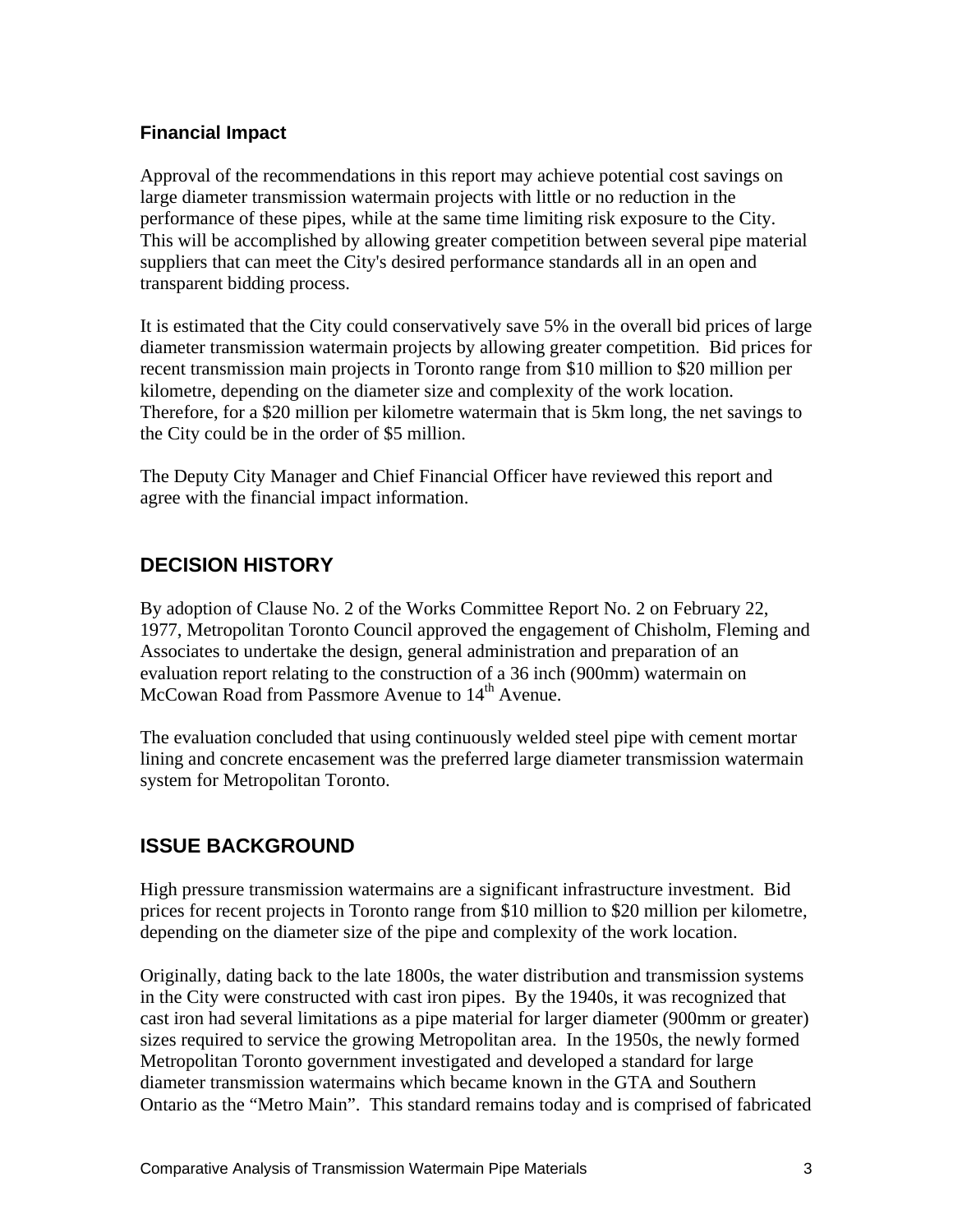continuously welded steel pipe which has been cement mortar lined on the inside and fully encased in concrete during installation. The technical specifications of the Metro Main are as per the current American Water Works Association (AWWA) Design Manual M11 and AWWA Standard C604. A unique feature of the Metro Main is the use of 200mm to 300mm of concrete encasement to reinforce the steel pipe. The concrete provides added strength to the entire assembly as well as providing long term corrosion protection and a protective barrier against accidental penetrations. Currently, there is approximately 460 km of Metro Main and 60 km of cast iron transmission mains operated and maintained by Toronto Water.

On several occasions, suppliers of other pipe materials have requested their pipe materials be considered as an alternate to the existing standard with potential cost and construction duration benefits to the City. Metro Works (now Toronto Water) has continued to specify the Metro Main standard while adapting to current field construction best practices.

The welded steel watermain system is recognized as one of the best available technologies for high pressure transmission mains within the industry and is currently in widespread use in other jurisdictions such as New York City and the western United States. However, outside of the City of Toronto, the most common large diameter pipe material in use within the Greater Toronto Area is pre-stressed concrete cylinder pipe (PCCP) though other materials such as polyvinyl chloride (PVC) pipe, and high density polyethylene (HDPE) pipe are also used in varying degrees. Where warranted, many jurisdictions apply a level of additional protection through the application of joint support and/or pipe encasement systems.

### **COMMENTS**

#### **Comparative Analysis of Transmission Watermain Pipe Materials**

In January 2011, staff met with the Ontario Concrete Pipe Association represented by Munro Concrete Products Ltd. to discuss the merits of reviewing the City's existing standard for constructing large diameter transmission watermains. A formal request letter, dated January 12, 2011, was received asking the City to consider using Pre-stressed Concrete Cylinder Pipe (PCCP) for large diameter transmission watermains citing the benefits of shorter and less disruptive construction periods combined with significant capital cost savings.

The City responded in letters dated January 14, 2011 and February 10, 2011 to Munro Concrete Products Ltd. noting that PCCP is currently specified in City contracts in diameters ranging from 400mm to 600mm inclusive within the City's distribution system. However, it was agreed that the City would engage an engineering consultant to undertake an independent analysis of pipe materials for large diameter transmission watermain pipes.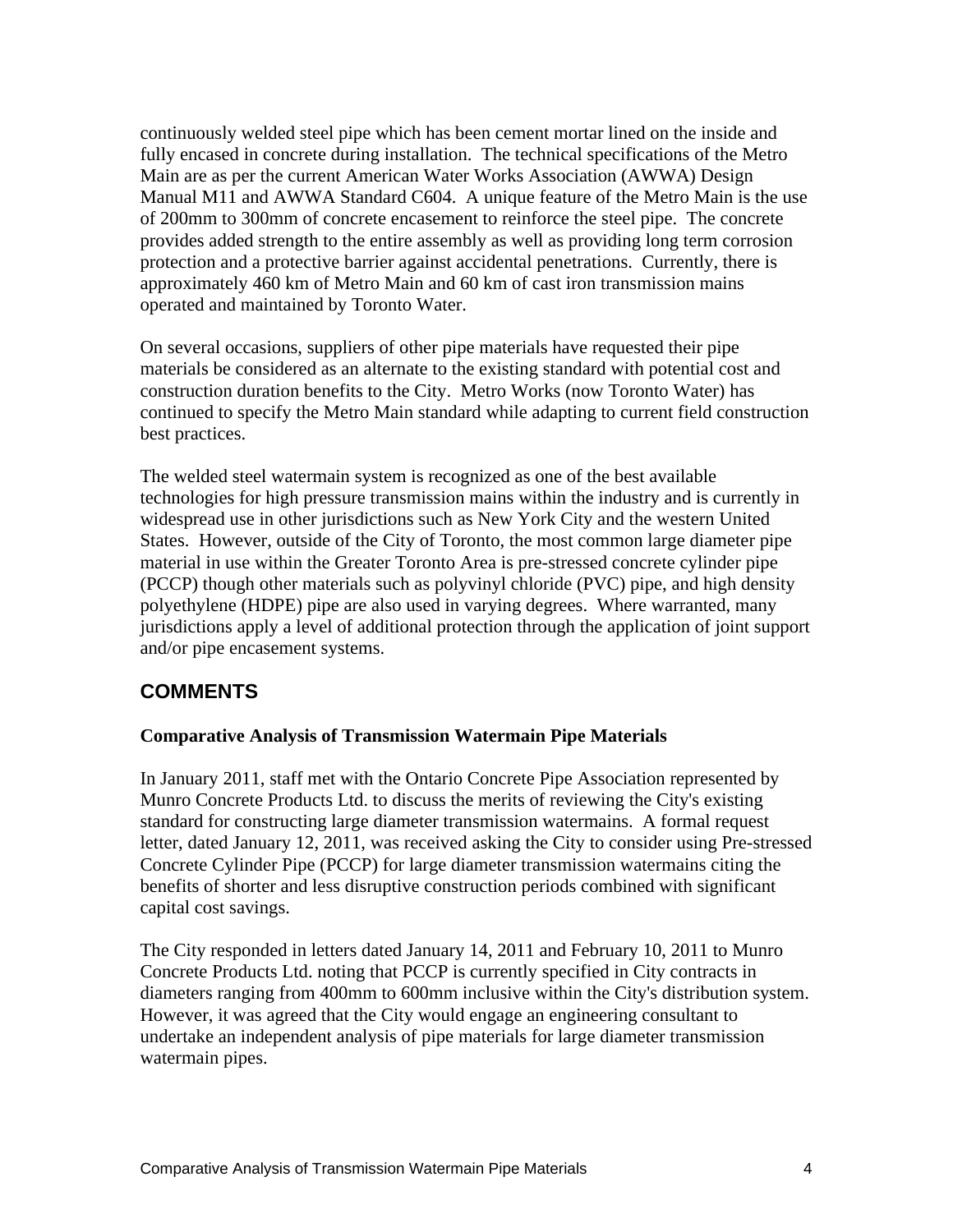Cole Engineering Group Ltd. (CEG) was retained to carry out the study of pipe materials as they were the lowest bidder from the City's pre-approved Watermain Design Consultants' roster. The terms of reference for this assignment included a comparative analysis on the Metro Main versus PCCP, and other pipe materials including Polyvinyl Chloride (PVC) and High Density Polyethylene (HDPE). The scope of work specified pipe sizes of 900mm, 1500mm and 2100mm in diameter be reviewed.

The Cole Engineering study was completed on October 7, 2011 and includes an analysis of life cycle costs, market price trends for each material, impact of disruption during construction, repair ability, quality control of pipe manufacturing in a plant versus field welding of HDPE and steel pipe, and connection joints for PCCP and PVC pipe. It also provides for an analysis of various geographical areas within the City of Toronto including highly dense urban, urban and green field locations.

The scope of the work included a comprehensive literature review of relevant pipe leakage and failure case studies for large diameter watermains, a review of the local industry with regard to trades and material suppliers, a risk assessment, operation and maintenance requirements, and conclusions and recommendations.

As part of the study, the neighbouring Regions of Peel, York and Durham were asked to provide their recent transmission watermain material and failure histories. The large diameter water transmission mains within all three municipalities (400mm to 2100mm) are pre-stressed concrete cylinder pipe (PCCP) based. All three municipalities indicated an overall satisfaction with the performance and durability of this pipe material. Each jurisdiction has experienced some failures though the numbers of failures has been relatively few when considering the number of kilometres of pipe that have been installed over the past four decades. The predominant causes of failure were either installation related or damage due to external forces.

Toronto Water has been overall satisfied with the performance and durability of the 'Metro Main' system and no failures have occurred.

#### **Findings of the Comparative Analysis**

The findings of the study completed by Cole Engineering Group Ltd. and titled "2011 Comparative Analysis of Pipe Materials Study for Large Diameter Transmission Mains" is as follows:

- Literature reviews have not produced conclusive data or evidence to prove that one pipe material is superior over other pipe materials based on key performance indicators such as life expectancy, leak rate, and failure rate.
- From a technical perspective, there is no single pipe material that is optimal for all applications. The most suitable pipe materials for a given project should be determined based on the particular requirements of the project.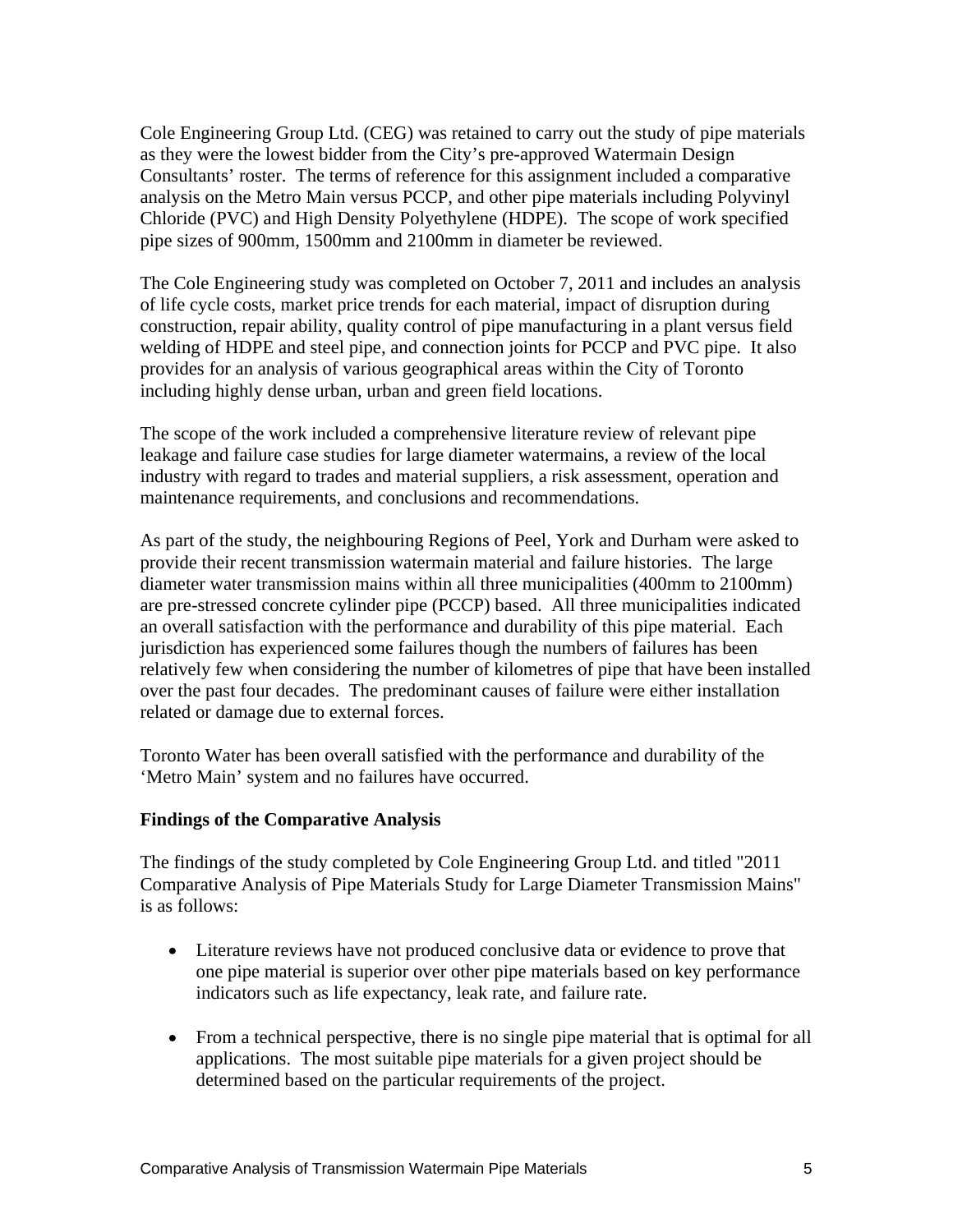- For the same type of installation, there is insufficient cost data available from a competitive bid process that can clearly demonstrate the overall cost savings of
- one particular pipe material as opposed to other pipe materials.<br>• It is recognized that the additional mechanical protection provided by the "Metro" Main" standard in the form of welded joints and concrete encasement has produced a durable system with no pipe failure, but at a cost and construction duration premium.
- Other things being equal, dense urban construction will be more expensive than compared to rural or green field construction.
- There is no competition between suppliers of multiple pipe materials with the City's current practice of pre-purchasing the steel pipe and supplying it to the installation contractor.

By allowing greater competition between several pipe material suppliers that meet the City's desired performance standards, it is estimated that the City could conservatively save 5% in the overall bid prices of large diameter transmission watermain projects. The anticipated financial savings are in part due to reduced construction durations that will

also directly reduce public disruption due to construction.<br>Based on these findings, Cole Engineering Ltd. has made two recommendations as follows:

- The City should allow multiple pipe materials to be included in future tenders, subject to consideration of the vulnerability of the location and/or the risk of failure (i.e. leading to the use of minimum risk pipe material to promote a competitive environment and to realize potential cost saving opportunities).
- $\bullet$ The City should develop a risk assessment methodology and a risk matrix for establishing risk tolerance levels for large diameter transmission watermains.

As part of the study, Cole Engineering hosted a Risk Assessment Workshop which included participation from staff of Toronto Water and Technical Services Divisions and several other consulting engineering firms. The goal of the Workshop was to consider the framework for developing a risk assessment methodology and a risk matrix. During the Workshop, it was determined that Toronto has unique areas within the City which require a higher standard of care to reduce potential significant costs and adverse impacts of localized transmission watermain failures and/or damage from external forces. Examples of these types of areas include, but are not limited to, locations close to critical infrastructure and other major utilities; significant institutional and commercial neighbourhoods; poor local ground conditions; watercourse and protected areas; and areas without redundancy in the water supply network.